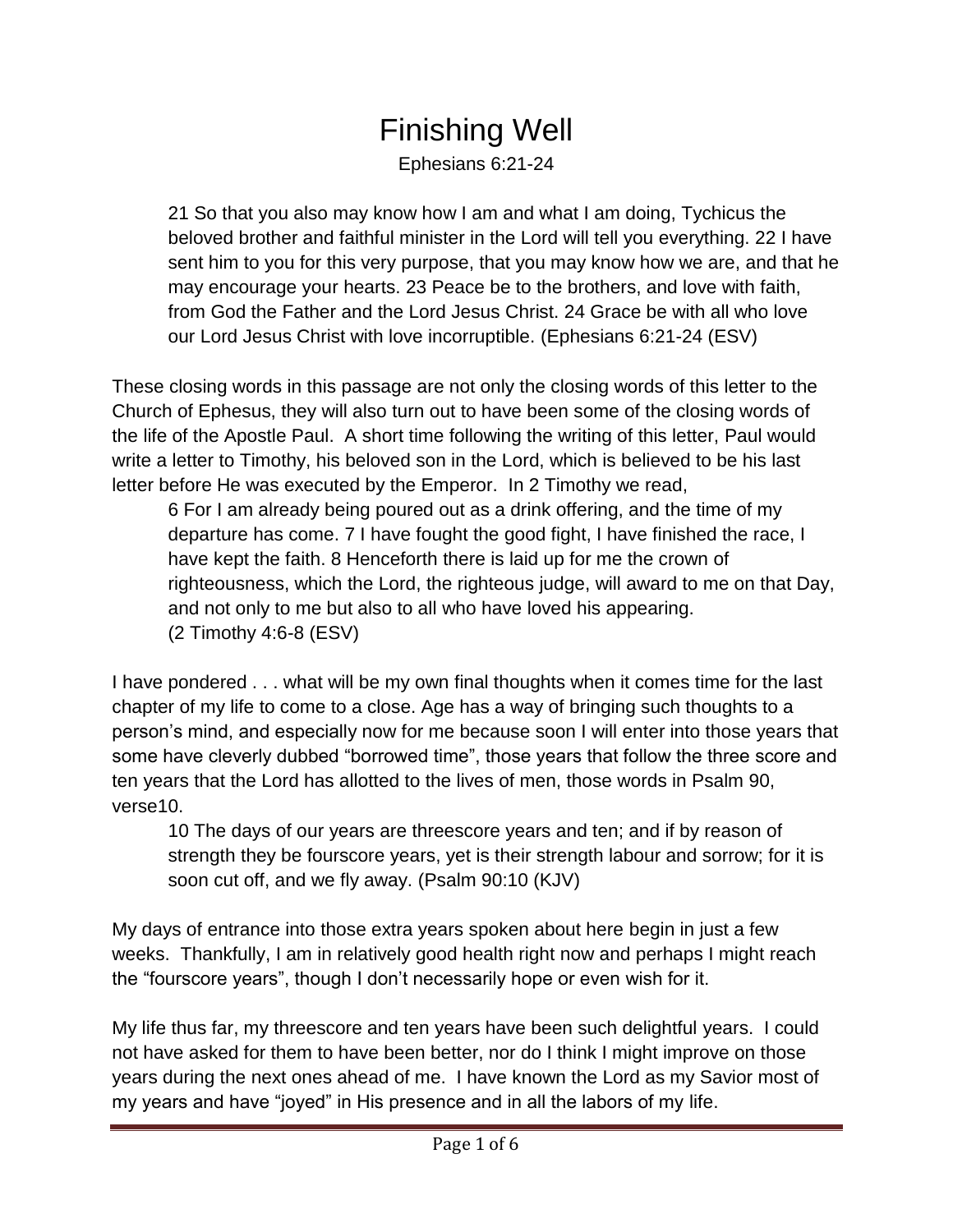I do also accept the warning that is given here in these words, that while I have labored and sorrowed in some of my earlier years, there is still much labor and sorrow ahead for me. With the inevitable deterioration of body and mental abilities that is common to older age, most likely my labor and my sorrow will be far greater than any of the sufferings I have experienced thus far.

And also, besides my own personal labors and sorrows, in our nation today, the words of a popular song of some years ago are quickly coming true, "the times, they are a changing". And the change is obviously not a good one, but one of steady and marked decline, especially in the things that really matter to our daily lives. One of the "prophets" of our day has said that in these recent years, our nation has reached and then passed a "tipping point" in its moral behavior, so much so that our people have truly become reprobate and are becoming more so with each passing day. And I can fully agree with him.

And so, as I consider and ponder about the next few years of my life, I must confess, I do not look forward to them. This country and the people I love truly are sliding headlong into a state of ungodliness from which they will most likely never return, and that will most certainly break my heart. And yes, I know that my words do sound bleak, but those are the facts before us.

But with that being said, may I also quickly add that our nation, and we, and our loved ones are not without hope.

Each time that I ponder the blessings of that word, "hope", I am encouraged, because hope is such a very good and loving gift to every soul, given directly from the hand of God. And yes, He does give "hope" even to the worst of unbelievers. You can hear them voice that word "hope" certainly as often as do those who are devout believers in Christ. But unfortunately, the hope within the heart of an unbeliever is not the same kind of hope that resides within the heart of a devout believer? Unfortunately, the hope that wells up within an unbeliever's heart has no real source to appeal too. And they really have no idea from whence their relief will come. And so they simply cry out to some unknown source. But even so, they do still have hope.

Thankfully, those of us who have the Spirit of Christ abiding within us know from whence our help comes, it is from Christ and Christ alone. And may I add, our hope is also in the plans that God has for us. Because, though the times really are "a changing", and yes, the outlook for the return of our nation to Godly morality looks extremely bleak, God really does have a plan. His plan is for His beloved children to "prosper and not suffer harm, to give us a future and a hope". (Jeremiah 29:11)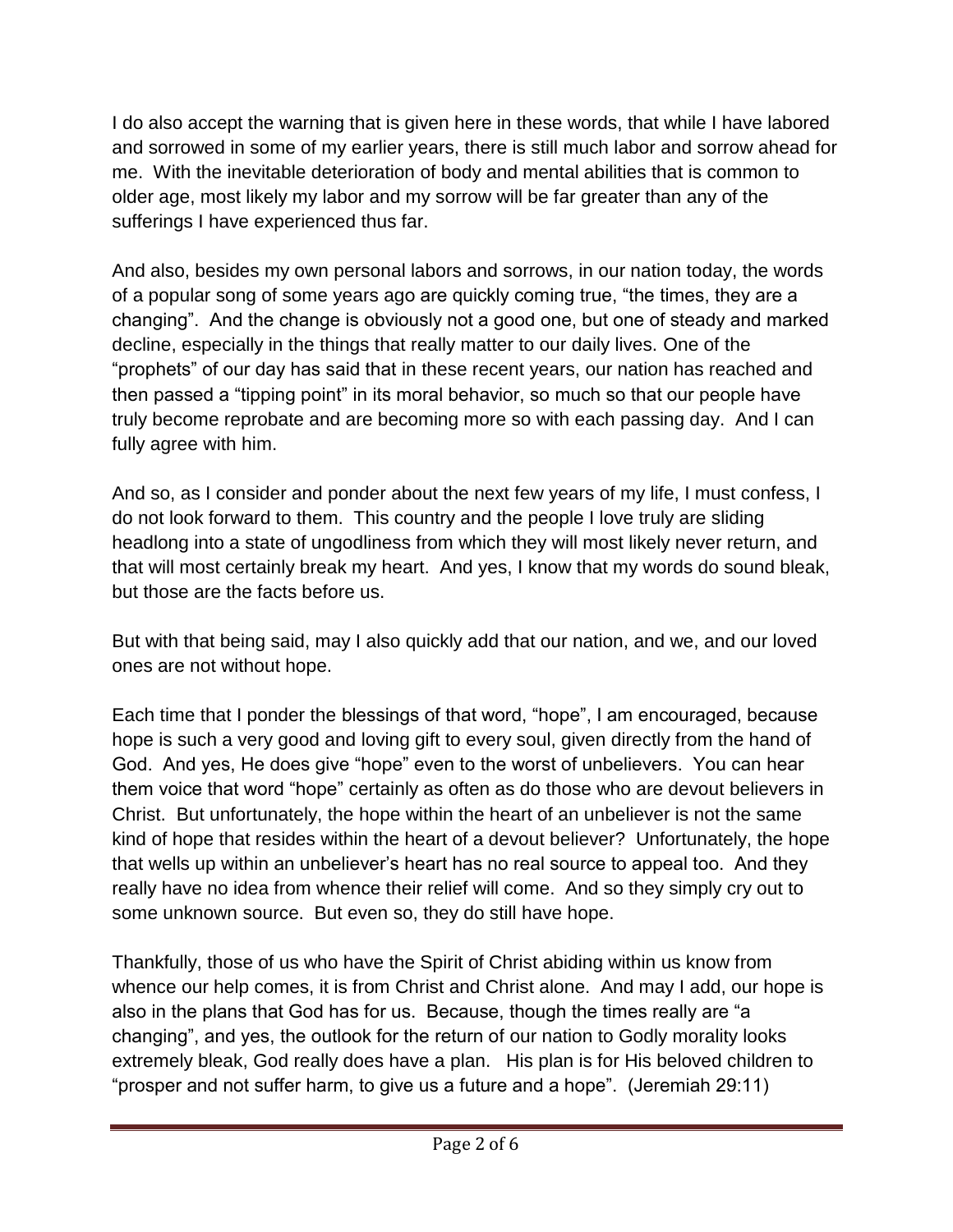And so, as we read some of the Apostle Paul's last words to his congregation in Ephesus, and also His affectionate words to Timothy, we can see that he really wants those dear ones to have hope. And a very important part of his message to them is that they can have hope and encouragement even in the worst of times and treatment. And this is especially helpful to me as I enter into my years of "borrowed time", that I can have real hope not only for myself but also for all those that I love and pray for each day, regardless of their circumstances, or my own.

And it is God's greatest desire for us that we "finish our race well", that we not falter in our last few steps of life, but that we bring glory and honor to Him right up until our last breath.

Here, we can clearly see that the Apostle Paul is "finishing his race well". And He wants his beloved children in the Lord to know that regardless of his circumstances, he personally is doing really well. Listen again to Paul's words!

21 So that you also may know how I am and what I am doing, Tychicus the beloved brother and faithful minister in the Lord will tell you everything. 22 I have sent him to you for this very purpose, that you may know how we are, and that he may encourage your hearts. 23 Peace be to the brothers, and love with faith, from God the Father and the Lord Jesus Christ. 24 Grace be with all who love our Lord Jesus Christ with love incorruptible. (Ephesians 6:21-24 (ESV)

May I again use the analogy of finishing a race, because those words are so appropriate? In Philippians 3, Paul said,

10 I want to know Christ and the power of his resurrection and the fellowship of sharing in his sufferings, becoming like him in his death, 11 and so, somehow, to attain to the resurrection from the dead. 12 Not that I have already obtained all this, or have already been made perfect, but I press on to take hold of that for which Christ Jesus took hold of me. 13 Brothers, I do not consider myself yet to have taken hold of it. But one thing I do: Forgetting what is behind and straining toward what is ahead, 14 I press on toward the goal to win the prize for which God has called me heavenward in Christ Jesus. (Philippians 3:10-14 (NIV)

And again from 2 Timothy,

6 For I am already being poured out as a drink offering, and the time of my departure has come. 7 I have fought the good fight, I have finished the race, I have kept the faith. 8 Henceforth there is laid up for me the crown of righteousness, which the Lord, the righteous judge, will award to me on that Day, and not only to me but also to all who have loved his appearing. (2 Timothy 4:6-8 (ESV)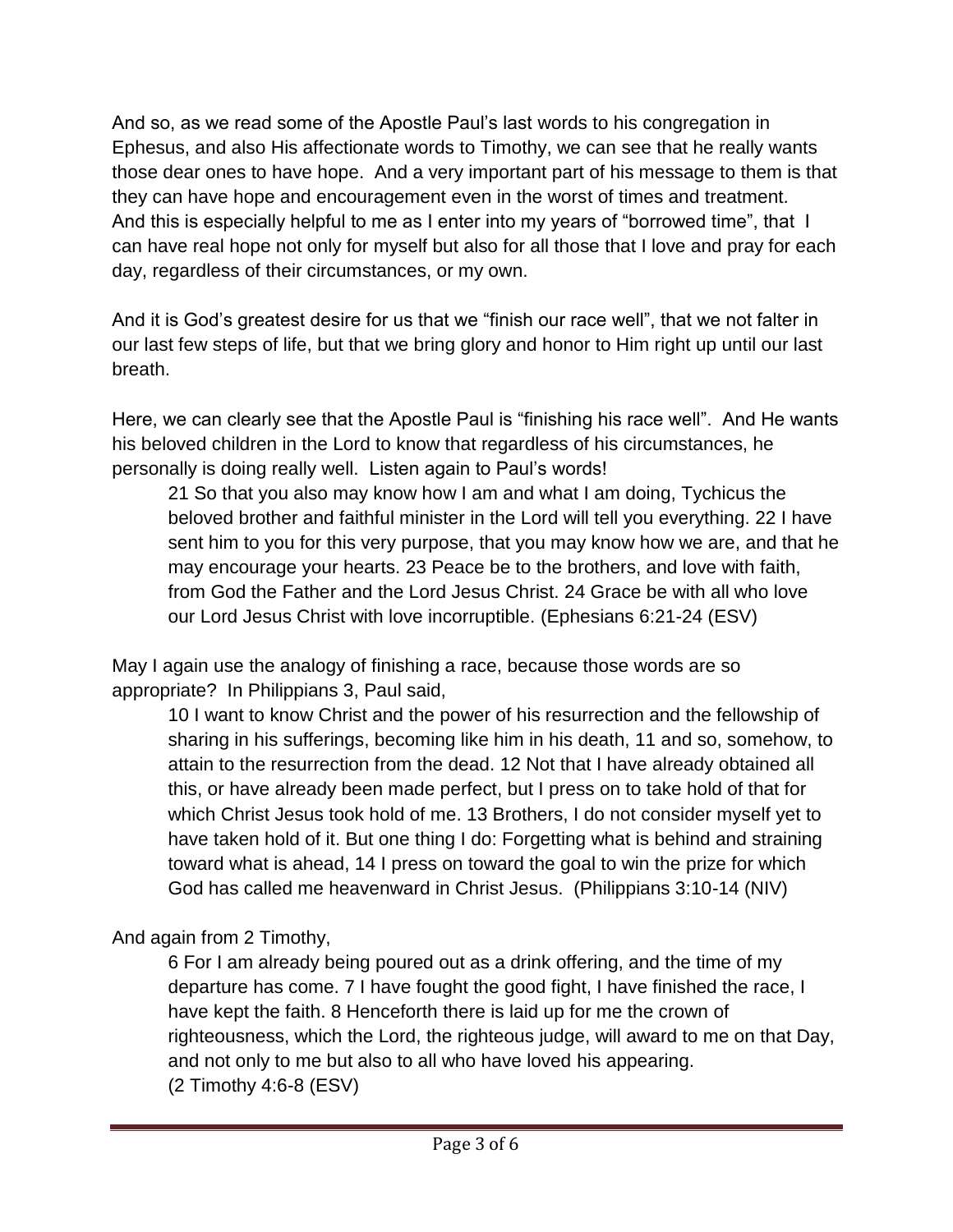What wonderful and encouraging words these are to us, but there is also a challenge within them. Because as we look around us at the current condition of the "soul" of our nation, and as we see how all the walls of purity and righteousness are being torn down, we know that soon not one stone will remain standing to protect the souls of men. But even with all of that being true, I am convinced that God does not want me, or any of us, to allow those circumstances of life to discourage us in our race. He wants you and me to do just as the Apostle Paul did here, "finish this race well", to press on toward the goal to win the prize for which God has called me heavenward in Christ Jesus. (Philippians 3:14 (NIV)

Long distance runners describe a special burst of energy that comes to them as they get near to the finish line. They call that special burst of energy their "kick". Here, the Apostle Paul could see his "finish line" just ahead of him and he was experiencing that special burst of Spiritual energy, and he knew that he would finish his race well.

As I have pondered these things for myself, I have thought about the "heroes of the faith" that have encouraged my life, and how they so obviously "finished their race well". I thought first of Ralph Newman. Ralph lived every day as a strong "driving force", in his family, in his church, and in the ministry at French Camp. He lived every day to its fullest, always ministering to others with all his heart, but also thoroughly and personally enjoying each of the days of his life. And the day that God called Ralph home, he was doing the same thing that he did every other day, living and enjoying a Godly life.

Another hero of the faith, my favorite, was Dr. Paul Culley. I came to know him late in his life. He had spent the most of it as a Medical Missionary and as a discipler of other Missionaries. Thankfully, Dr. Culley came to live out his last years at French Camp where I spent many delightful hours fellowshipping with him and learning from his wisdom. And again, he died as he lived, ministering every day of it.

One of my most favorite memories of a saint "finishing her race well" was of an old saintly worker at French Camp, our Librarian, Miss McGinnis. She spent her last years ministering daily to the students and to her fellow workers. And it was her loving custom, on certain occasions, to bake pies and cakes to share with the other teachers. On the morning that she died, I had the privilege of coming to her bedside and seeing her lifeless body, her soul already in heaven, but surrounded in her bed by a dozen or so freshly baked cakes and pies that she had intended to share with her fellow workers that day.

I thought as I looked at Miss McGinnis lying there in her final rest, "What do I want to be doing on the day when God comes to take me home?" It was that! Miss McGinnis was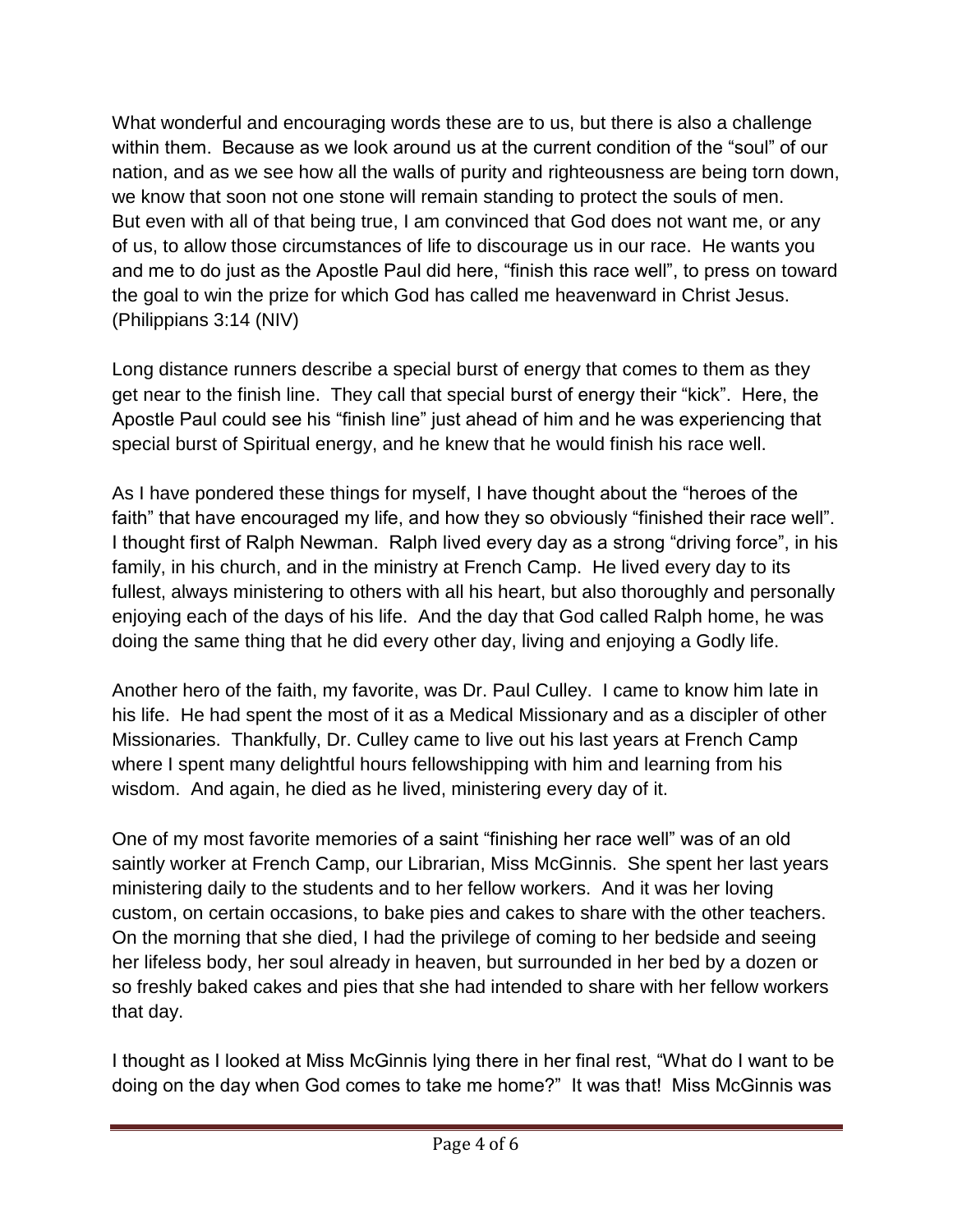doing what she always did. She was ministering and giving and showing love to others. And I wanted to be doing exactly that! Jesus said,

40 . . .'I tell you the truth, whatever you did for one of the least of these brothers of mine, you did for me.' (Matthew 25:40 (NIV)

Folks, as of this moment in time, each of us has at least this one day and perhaps a few days more to live. Should we not live them well and finish them well; because the moment will surely come when we will breathe our last, and at that moment we will stand before our Lord Jesus, the "Righteous Judge" over all the earth. What do you want to have been doing in those final moments?

I'll tell you what I want to be doing. I want to be running as hard as I can run toward that finish line, giving all that I have to the race that God has set before me. I don't need to be looking around me to see if anyone is about to beat me to the finish line. Thankfully, it is not that kind of race. To the contrary, it will be my joy to see others racing right on ahead of me, arriving securely in the arms of Christ.

This is a race for the hearts and souls of men. And because it is that kind of race, we must take into account that we will engage in spiritual battles along the way, spiritual battles that will take their toll on our bodies; and because of that, we will need to run our race bedecked in the "full armor of God", fighting with the "sword of the Spirit" in one hand, while still running with all our heart, never, never giving up or giving in even for a moment.

Here in these closing words of Paul, he wanted a friend to carry his last words out to others so that they would not only know how he was doing personally, but also how he was continuing to minister even while he was in prison chains and in his final days of life.

Perhaps, my words to you today will accomplish some of the same for me, that you might see and hear how I am doing personally, but more than that, how that it is my sincerest desire to continue to give Christ to anyone who will listen.

And this is how I want to spend the remaining portion of my race, crying out to you and to others, especially my beloved family members, pleading with each one to "receive Christ" before it is too late. In the words of Romans 11,

14 If by any means I may provoke to emulation them which are my flesh, and might save some of them. (Romans 11:14 (KJV)